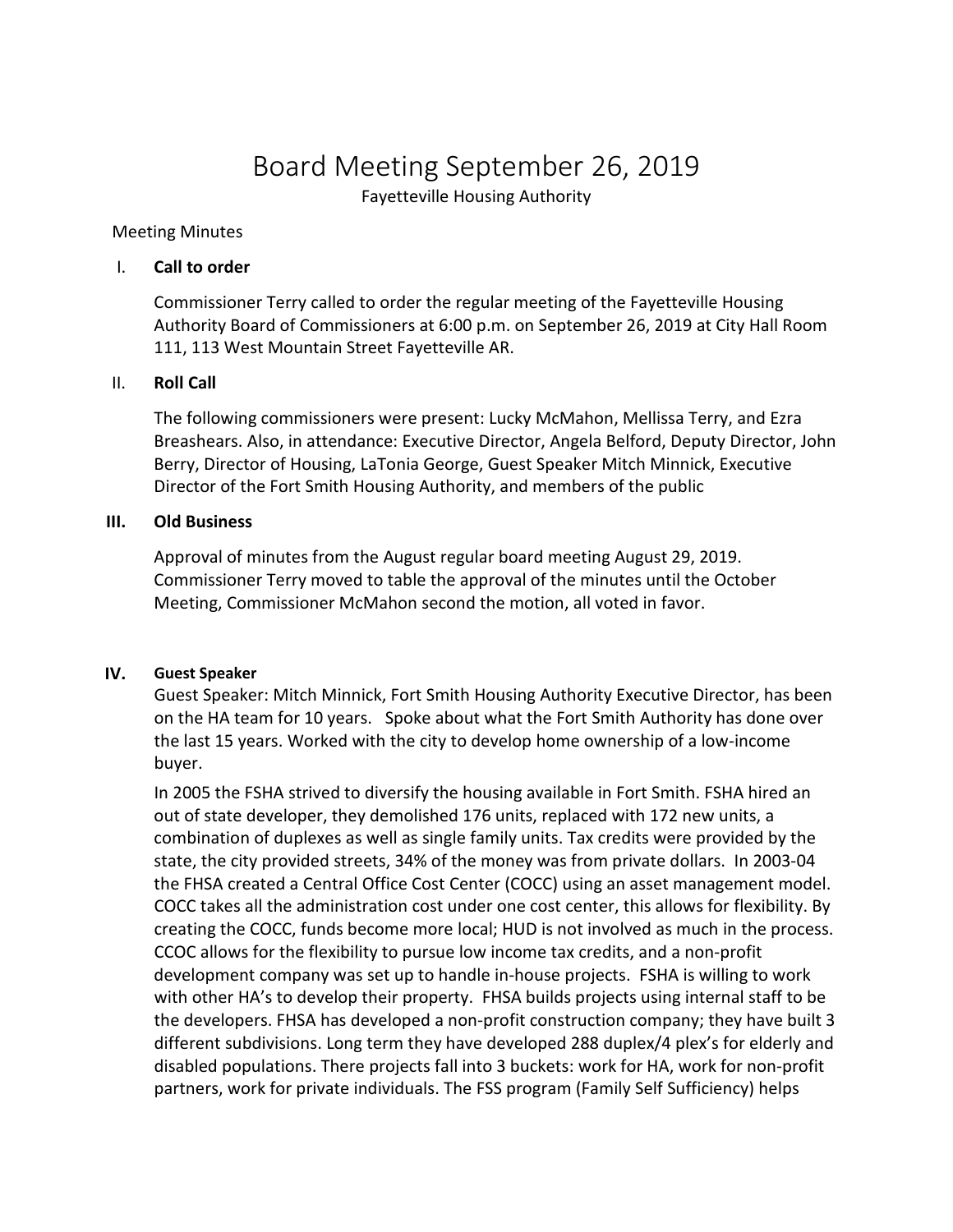people to become self-sufficient by developing an escrow account for working their way out of government assistance. One participant received a \$24,000 when she graduated from the program; HUD provides the money that is placed into escrow.

FSHA has a homeless preference program and they award one voucher a month to a participant party. Riverview Hope Campus takes a holistic approach, with a vision of putting help within the reach for low-income families and individuals by offering homeless services, a dorm, full kitchen, cafeteria, laundry, and community partners room. RHC offers client access to services they may need. RHC wants to expand in the future to serve more individuals. By applying for 25 mainstream vouchers, they can assist more homeless individuals. Preference is given to people experiencing homelessness or nearing homelessness.

FHSA continues to seek further affordable housing options. One path is to look for abandoned homes, demolish the exciting structure and rebuild on the property, or renovate the structure. Currently have 30 lots for single family dwellings. By renovating blighted homes, they not only provide needed housing but there is the added benefit of the homes being back on the tax rolls-property taxes. Over the next 5-10 years, FSHA expects to continue to grow the program and grow voucher funding.

FHSA purges their waiting list once a year, before the last purge there were over 1000 on their list. Their purge process includes sending out letters to update information, if the letter is not answered, they purge them from the voucher waiting list. FHSA territory is Sebastian County.

FHSA has the capacity for in-house construction, they have a team complete project. FHSA Employs local sub-contractors to complete the work. They are willing to help other housing authorities develop their construction program, sharing best practices.

FHSA goal is to help the community. FHSA Development fee structure is a shared fee proposition, sharing the profits with the developer. As FHSA moved forward and gained more experience with development, they got a larger percentage of the profit/fees. FHSA's development company has a general contractor and 2 project managers to manage and advise on projects. Executive Director Minnick, commented that there is resources on HUD website, including a CPD Calculator used to calculate if an applicant meets the qualifications. Executive Director Minnick commented that the Arkansas Housing Trust fund is setup, but not funded by the legislature.

# **V. Continuation of old busines**s

# **1. Resolution #1173 – Authorization to extend Cell Phone Tower Lease**

Executive Director Belford had a discussion with the Fayetteville City Attorney, Kit Williams about a new potential shorter-term AT&T lease, she also discussed it with the city's IT department. City Attorney Williams indicated that the lease doesn't expire until 2022. In the future AT&T could abandon the site. They presented several options, the advantage to lump sum is the Executive Director Belford has received authorization from HUD to use the lump sum for the non-profit. The options are to vote on the resolution or table it for the future. Can vote on it, or table it. Commissioner Terry asked that the resolution wait until next meeting to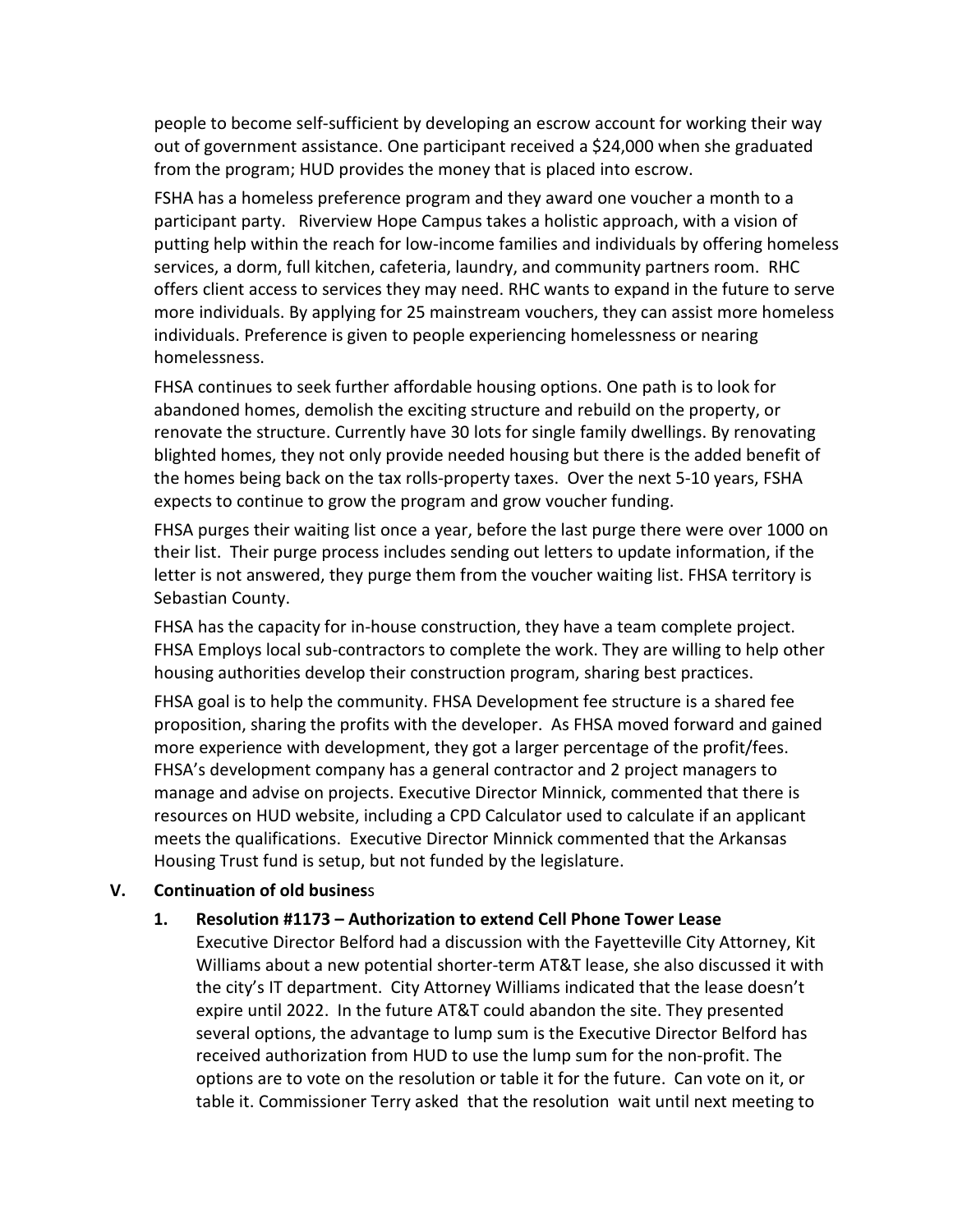receive input from the commissioners not present at this meeting. Commissioner McMahon would also like to wait. Commissioner Terry moved to table the resolution, Commissioner McMahon seconded the motion, all voted in favor.

#### **2. Resolution #1176 – Procurement Policy**

Discussion: Executive Director Belford indicated to change the procurement policy it would need board approval (not required by State or Federal law). Executive Director Belford-last month the board discussed raising the procurement amount from the current limit of \$25,000 to \$75,000. FHA's attorney reviewed the procurement policy considering the State of Arkansas change in policy, raising the amount to \$75,000 that requires three sealed bids. Currently Section 17 requires board to approve contracts over \$25,000. FHA's attorney indicated that two options exist: 1 remove the need for board approval; 2 raise the limit to match the State of Arkansas, in this instance \$75,000. Commissioner Terry asked for clarity of the Procurement Policy. Executive Director Belford said that Section 17, required the board to approve expenditures over \$25,000, she then gave 2 recent examples where she had brought contracts for approval (pest and security) because according to the policy it had to be brought before the board, per policy. Executive Director Belford also explained that since the board approves the budget, they are basically approving the purchases. FHA's attorney advised that the board could remove the need for approval or raise to match the State of Arkansas. Commissioner Terry commented the city limit is \$19,999.99 above that it must be brought to the city council. Executive Director Belford indicated that 2 years ago the limit was changed to \$75,000 to match state procurement policy. Commissioner Terry still likes the policy of bringing it forward for transparency sake; if it has already been approved as part of the budget, it shouldn't be a problem to get board approval. Commissioner Breashears sees no burden, if they need to approve over \$25,000. Executive Director Belford explained that it would have to be brought to the next board meeting and may take over 4 weeks to gain approved. Commissioner Terry indicated that a special board meeting could be called if an unforeseen cost or special need arises, for an expenditure over \$25,000. Commissioner Terry stated if it becomes too cumbersome especially with FHA development, the board can change the policy in the future. Commissioner Terry believes it gives better public accountability by keeping the \$25,000 limit; additionally, she believes it builds a better policy for those that come after the current board. Commissioner Terry "there is a great story to tell about the money saved by the Executive Director negotiating contracts, by having to have it approved by the board, it gives visibility to the citizens". Commissioner Terry moved to leave section 17 as is. Commissioner McMahon suggested to look at other HA to see what they have in place. Commissioner Terry amend her motion, recommend section 17 stays as is until a revision is deemed necessary, by the board. Motion was seconded by Commissioner Breashears, and all voted in favor. Commissioner McMahon asked if it could be brought up at the next meeting when all commissioners are present, Commissioner Terry indicated it could be added to future agendas.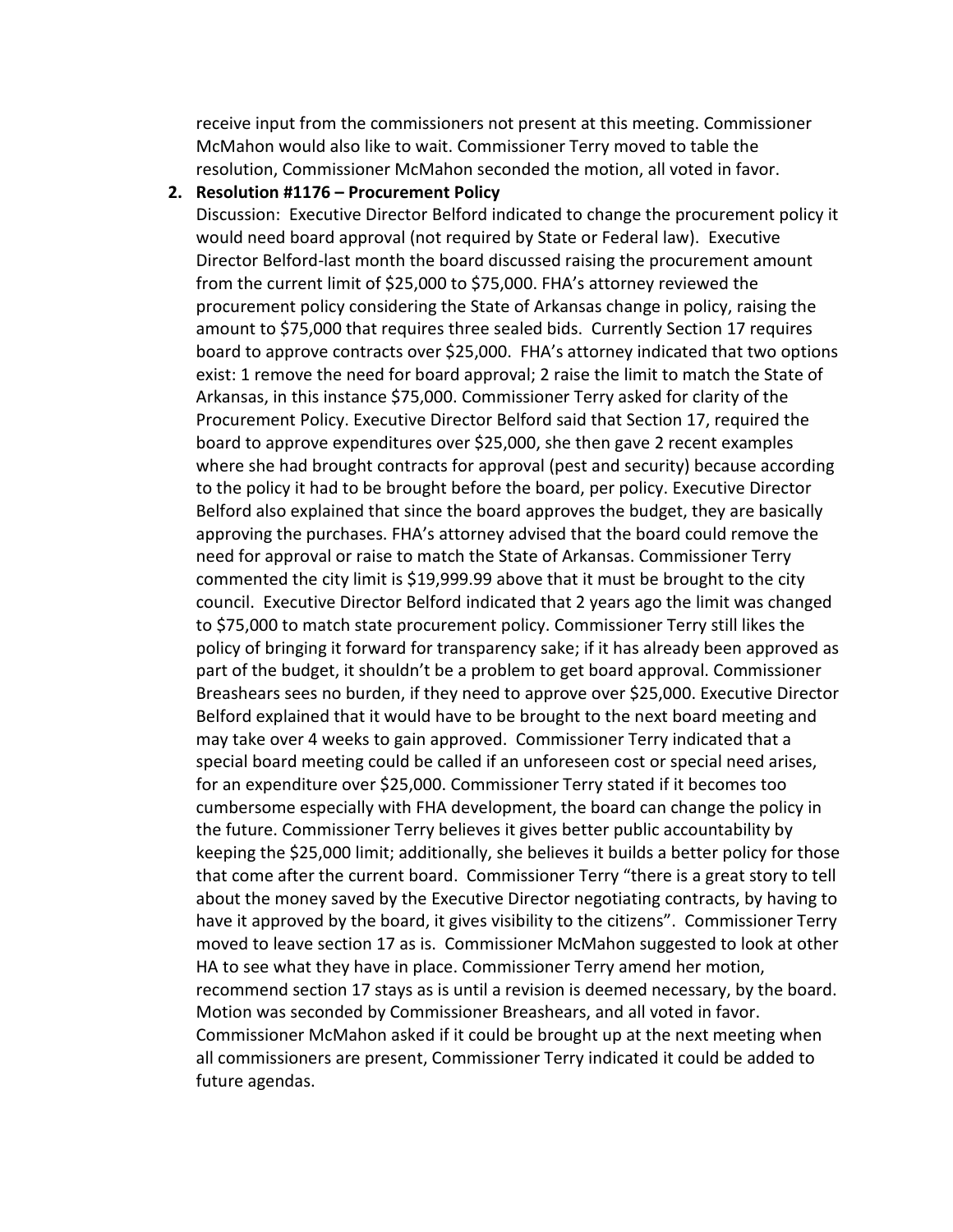# 3. **Discussion of by-law changes**

Executive Director Belford reported that this needed to be discussed when all commissioners are present. The change involved the removal of commissioners, and how this occurs.

# **VI. NEW BUSINESS**

- 1. Commissioner Terry asked to suspend the agenda and move to the public comment period to accommodate the daughter of a Hillcrest Towers resident. The daughter expressed concern about repairs needed in her mom's unit after renovation, and concerns that these repairs were adding to her mom's delicate health condition. Executive Director Belford assured the daughter and the board that the issue would be taken very seriously and addressed quickly. Commissioner Terry thanked her for bringing this to the board's attention.
- 2. Resolution #1181 Personnel Policy
	- 1. Executive Director Belford, "last month the board had an opportunity to look over the personnel policy, something that the board had asked executive director to complete; FHA's HR company took the handbook and policy and added ADA, FLSA requirements and all additional items that needed to be added. The greatest change is FHA currently has vacation and sick time; proposing moving this to PTO (Paid Time Off) where employees have the flexibility. Current policy allows you to accumulate a large amount of sick time, the change to PTO would allow staff to accumulate/carry up to 2 years. Currently we pay out vacation and sick time, HR consultants indicated that companies who separate the 2, usually only pay out vacation". Executive Director Belford indicated that Commissioner Bensinger mentioned last month "more and more people moving to PTO, this has a positive effect of healthier people because they are not working all the time and gives them flexibility". At the board's direction, Executive Director Belford had been asked to see what the staff thought, the staff gave a 100% approval. Shared the whole 55 pages of the policy so staff could comment via the survey.
	- 2. The other major change to the policy is the removal of the 90-day waiting period for staff to qualify for holiday pay and allow them to use their PTO starting day one. The current policy states that you can't use sick, vacation or holiday until you have been at FHA for 90 days. FHA has hired many new people, including the new Deputy Director that this affects. If a holiday falls during the 90 days staff is docked for this, the upcoming months have many paid holidays. Executive Director Belford and the HR Consultant are advocating for day one. Staff starts accruing time day one, if you give proper two weeks' notice and leave, FHA pays the staff member for the time accrued, so FHA should start allowing staff to use their accrued time. Commissioner Terry appreciated that the staff had been surveyed and if the staff was good with it, she was as well. Executive Director Belford reminded them that you accrue it from day one, and per each pay period. Commissioner Breashears asked will it cost any more, the answer was "no" as they are currently accruing from day one. They just can't access it. FHA's current handbook states, if you give notice you receive a pay out of both sick and vacation when you leave the employment of FHA. Deputy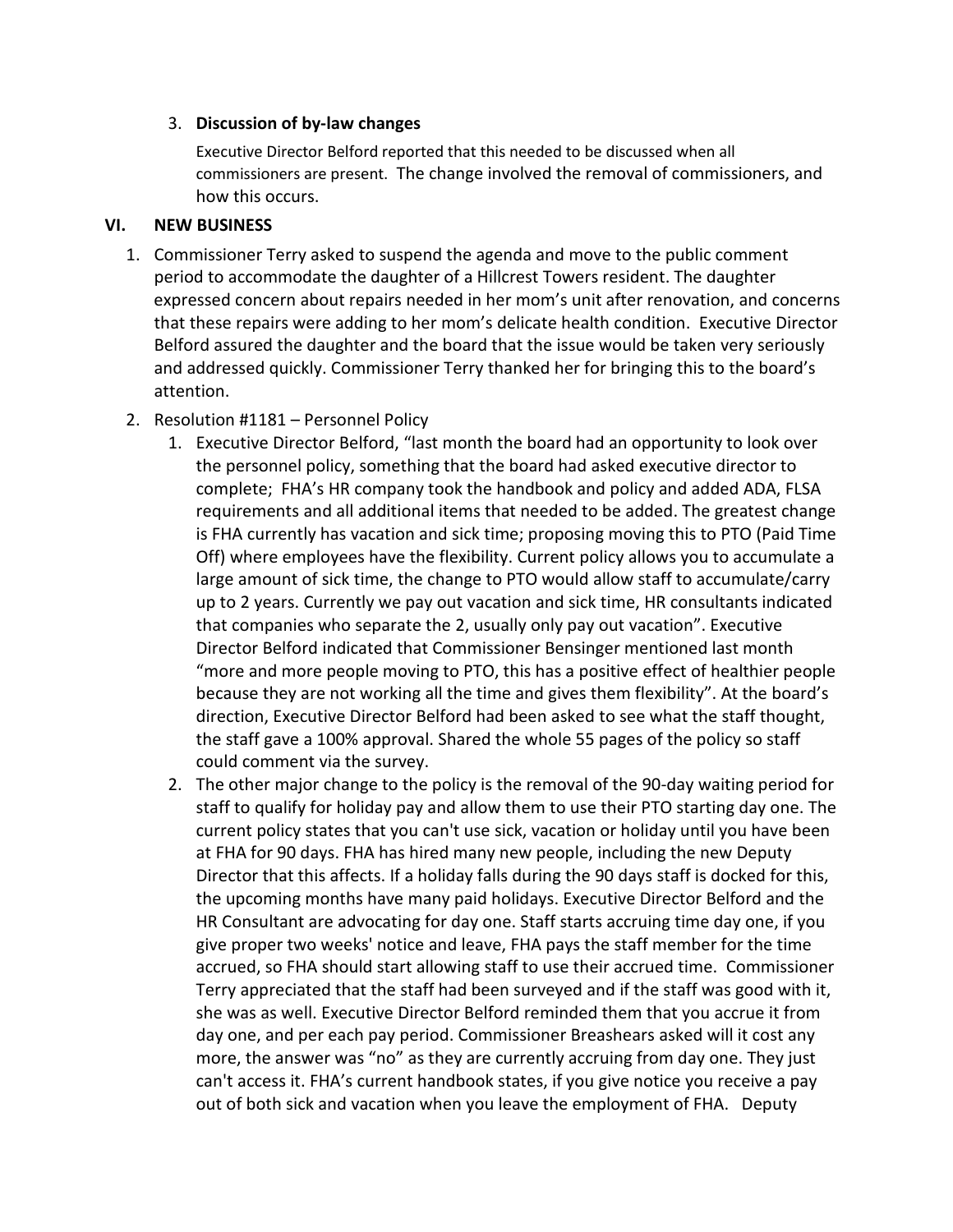Director Berry shared from previous experience PTO was preferred and helped recruit a diverse work force. Commissioner Terry moves to approve resolution 1181 to update the personnel policy. Commissioner McMahon seconded the motion. All voted in favor.

3. Resolution #1188 – Approval of Morgan Manor Outdoor Security Camera Project Executive Director Belford walked Morgan Manor with the police department community liaison; the officer asked for the tree to be trimmed, crepe myrtle trimmed, and 3 large stands of grass to be cut. Commissioner Terry indicated that the grass was fennel and part of the community garden project from Willow Heights, maybe Ameri-Corp can harvest or transfer to Appleseed or to Hillcrest Towers. The Officer discussed range of security cameras. The Officer wanted cameras placed to see when people came into property, front end and when they left the back end.

Executive Director Belford learned through training that the state bid policy for procurement allows the state bid for the cameras; the state has already negotiated the best prices on products. So, FHA can call Graybar in Springdale and receive cameras at 20% of the cost using the state bid. A Samsung expert came and walked the property with the police and the Executive Director, they suggested camera placement and the need to add LED lights. The Officer also recommended the addition of motion lights for front and back doors for extra safety and security. Commissioner Terry "has an energy audit been conducted on Morgan Manor", the answer was yes, there has been an energy efficiency test done. SWEPCO indicated they could put up lights and light poles but not allowed add security cameras to the poles so that is not a workable alternative to FHA placing the poles. The City of Fayetteville may be able to get poles at a good price as they purchase many poles. Cameras will be placed in multiple areas pointing in multiple directions to better secure the area. Need internet access to the box that controls the feed to transmit the information. For full coverage, before trenching and the cost of the poles it is approximately \$80,000, proposal is in the packet. Completing Morgan Manor camera project first, will be a good test; FHA has applied for a grant for cameras for the other three properties, Morgan Manor is not eligible for the grant. There is money in the operations account to do complete the security camera project. Commissioner Terry asked if there a way to do this, where that the kids who lives there, feel they are in a comfortable zone? This is really a good idea; it helps alleviate some of the problems. Can they add benches and move playground equipment away from the road? This is your place we are not just staring at you. Can the AmeriCorps move the equipment? Do both projects together to add to the living experience, increase safety and a place to hang out. Lot of kids in the complex, allow kids the freedom." Executive Director Belford "can they add basketball hoops at the appropriate height on the new poles, poles add value to the living experience?" Executive Director Belford indicated there will need to be trenching to the poles. Cameras in both directions will add better coverage to the area. Commissioner Terry "why do we need electricity; can we use solar?" Solar currently does not provide enough power for the cameras. Commissioner Terry add battery efficiency is increasing so please review. Mr. Belford "high quality needs CAT 5 cable, wireless won't get a good signal and allow all of the cameras to function at once". Executive Director Belford will explore solar as an option. The recording system keeps the information for 4 weeks, it is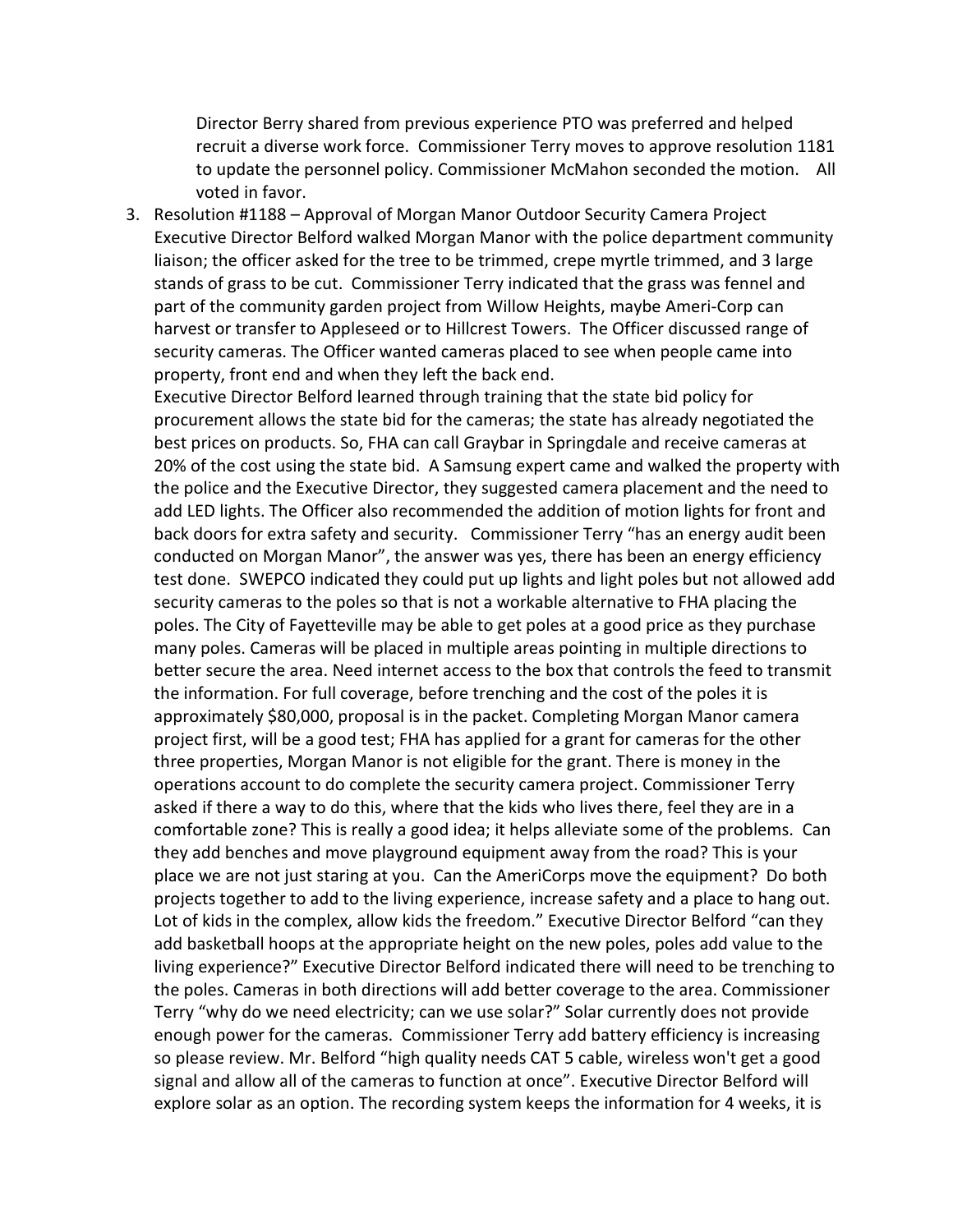motion activated, so doesn't record all the time. Commissioner Terry wants the residential environment to make a safe place, but not a surveillance state. Can help the residence by using the cameras when there is a dispute, or a crime committed. There will be a monthly charge for electricity and Cox internet, FHA will own the equipment so no monthly charge for that. Executive Director Belford indicated that this will give FHA an opportunity to review/test the system and can extend to the other three properties. Commissioner Terry discussed approval for the Morgan Manor outdoor security camera project and reasonable modification for site work at a cost of \$80,000 plus the site work and digging. Pole instillation would be contracted and may be able to purchase needed poles form the City of Fayetteville. The City may be willing to do site work at no cost to FHA. Executive Director Belford explained that to reduce cost, the contractor will not need to trench under the street. Commissioner Terry stated that this project is why we need to have a \$25,000 limit on procurement. Executive Director Belford indicated even if it was under the \$75,000 limit, she would have brought it to the board. The resolution is written so FHA has flexibility by using the term "site work" to make modifications to the original proposal. Commissioner Terry "as a thought, we can approve it "as is" with the caveat, to look for less evasive forms of site work and energy efficiency, with reasonable modifications. Executive Director Belford FHA owns the streets, sewer line, etc. Commissioner Breashears would like to dedicate them to the city. Commissioner Terry "the resolution doesn't bind us to a specific model or a specific price and allows for reasonable modifications, so she is comfortable with it. Commissioner McMahon moved to approve Morgan Manor outdoor camera project, Commissioner Breashears second, all in favor and so moved.

Commissioner Terry spoke on intent of a Consent Agenda - bundle together resolutions, after discussion and agreement, at a public meeting. Items can still be discussed at the regular board meeting. Commissioner Terry indicated it might be convenient, to discuss any questions about the individual resolutions, then vote on the resolutions as a "bundle", thus a consent agenda.

A. **Resolution #1178 – Approval of Public Housing Budget** Commissioner Breashears "public housing budget for 2020 what we are going to spend, that is a problem. Need to decide to keep 9- or 5-months money in reserve. Must sequester 4 months of reserve per HUD. There is no way that income can support the spending. Money spending in operating cost is 33% more than our income." Executive Director Belford "look at past years budget it indicated that FHA should lose \$198 K, only lost \$125,000, we are \$23,000 ahead of the budget." Once Executive Director Belford sees an entire year, then have a budget that is closer to projections. FHA office is working through the process of using a Central Office Cost Center, more staff has been hired and some of this will be moved to the COCC, this will the provide a static cost to the programs. Commissioner Breashears " that's good, we have increased our labor over the last two years". Executive Director Belford, we don't send the information to HUD. Commissioner Breashears thought Lindsey should have used the actual numbers. Executive Director Belford would you like to review after the first quarter? Commissioner Terry for professional budget standards, need a full year go by to prepare the budget, approve as is with the caveat that the budgets are approved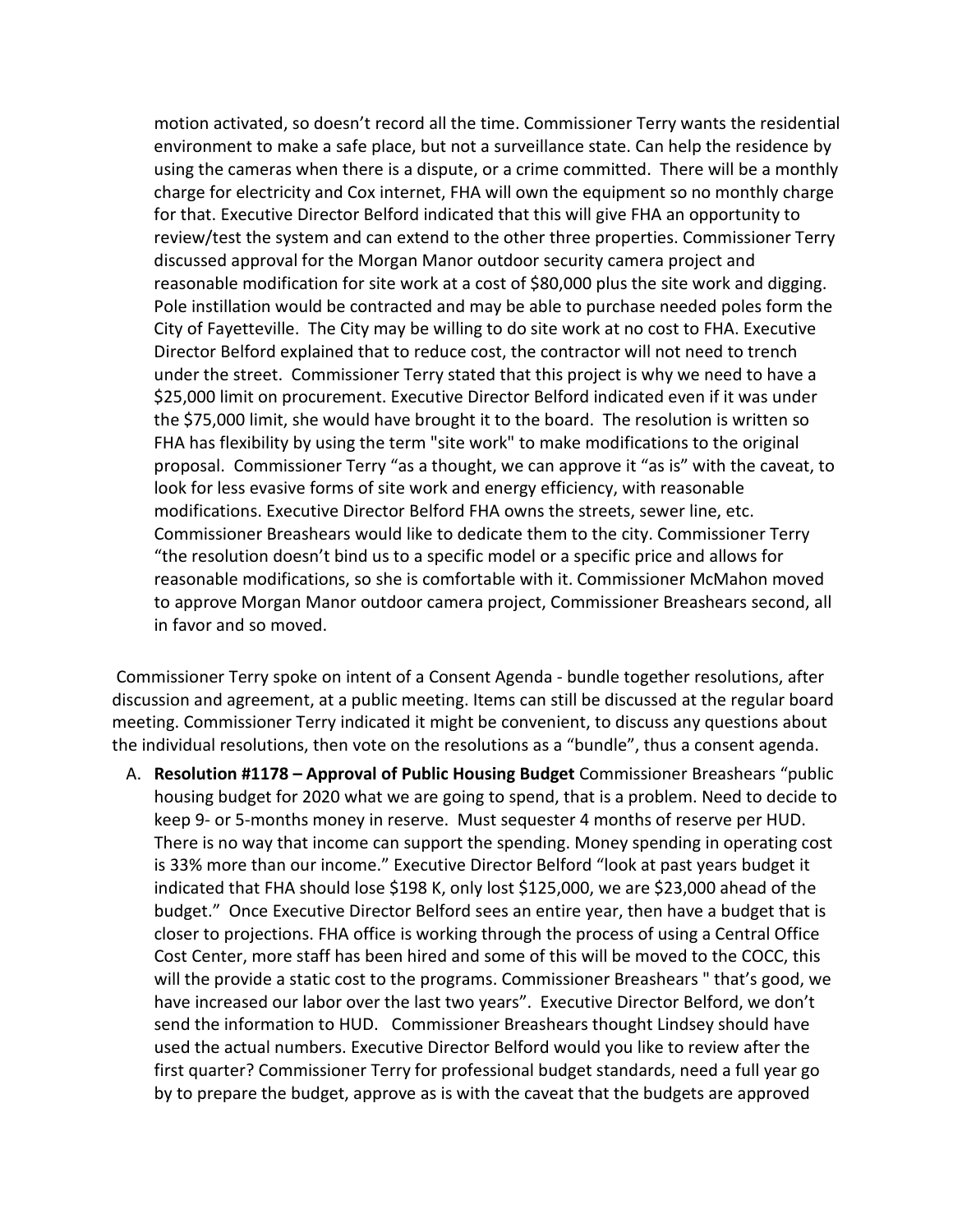and can have a special meeting if we need too in the future. It would benefit to approve that the fiscal year end. Commissioner Breashears move to approve the consent agenda except for item J it will be tabled, Commissioner McMahon seconded the motion, all voted in favor.

- **B. Resolution #1179 – Approval of PBRA Budget**
- **C. Resolution #1180 – Approval of Voucher Program Budget**
- **D. Resolution #1182 – 2019-2020 Utility Allowances for HCV**
- **E. Resolution #1183 – 2019-2020 Utility Allowances for Public Housing**
- **F. Resolution #1184 – 2019-2020 Utility Allowances for PBRA**
- **G. Resolution #1185 – 2019-2020 Voucher Program Payment Standards (Fair Market Rent)**
- **H. Resolution #1186 – 2019-2020 Flat Rents for Public Housing**
- **I. Resolution #1187 – Authorizing the Charge Off of Certain Non-Expendable Equipment that was junked**
- **J. Approval of July 2019 FHA Programs' Balance Sheets & Income Statements and August Accounts Payable Summary**

# STAFF REPORT.

- 1. Executive Director, Angela Belford
- 2. Hiring- Director of Housing, implement strategy and updating / navigate process. Project management.
- 3. Supportive case manager Justin Lee, MSW, a single dad lived in Morgan Manor, moved through the housing spectrum and starts October 28, 2019. Have new hired maintenance workers
- 4. Commissioner Breashears asked about how many people have cars and how many people have visitors.
- 5. Resident satisfaction survey, working with U of A Social Work students to put in final format
- 6. Commissioners should go to a conference maybe in DC, legislative conference and talk to our representatives. Conference March 29-31, 2020. Executive Director Belford -looking for results, on energy efficiency, working on a new solution for heating and air, replacing as current equipment is terrible, excessive energy consumption. Double the incentives for using mini split, it also can be to heat the water. Commissioner Terry likes closed loop systems. Executive Director Belford appreciate commissioner McMahon for her knowledge.
- 7. Deputy Director, John Berry **Operations and Voucher Program Manager Report for 9/26/19**

# Current HUD-VASH #'s

- a. Leased Up: 115
- b. Seeking: 3
- c. Total HAP Payment: \$44,897
- 2.) Current Section 8 Vouchers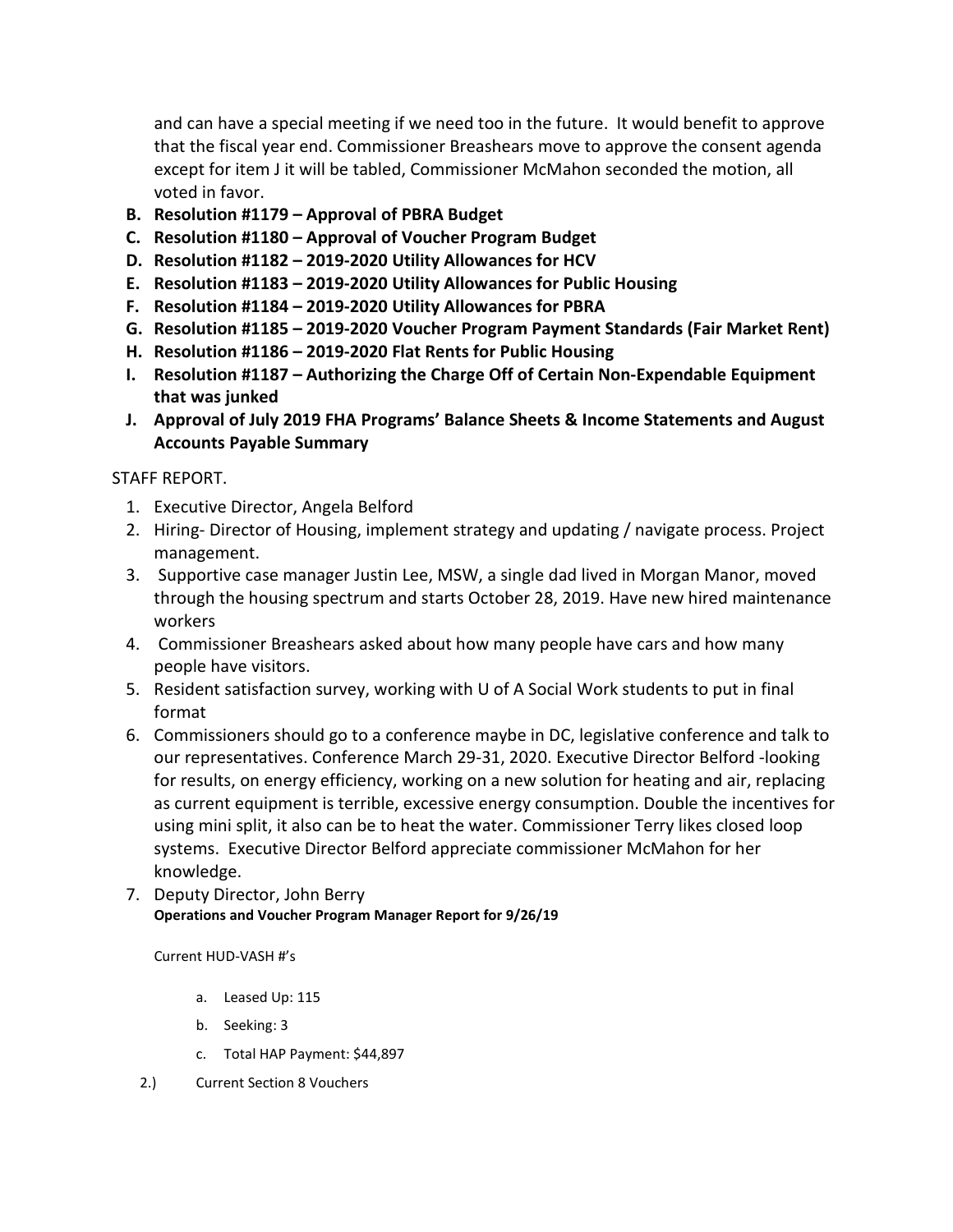- a. Leased Up: 466
- b. Seeking: 12
- c. Total HAP Payment: \$176,460
- 3.) HAP Totals for August:

Total HAP Expenses: \$221,357

Total HAP Received: \$236,596

4.) MTW (Moving to Work) Application submitted 5/13/19. Response regarding being entered into lottery 7/10/19.

Waiting for Final Response.

- 5.) Mainstream Vouchers application was submitted 9/10/19.
- 6.) Staff Training:
	- a. Cassie Snider, Voucher Program Specialist attended Nan McKay's Voucher Program Specialist last week.
	- b. Victoria Dempsey, Voucher Program Manager will be attending the Housing Choice Voucher Program Management training November 5-8th.

#### **Public Housing Director Report for 9/26/2019**

- 1) Current Vacancies for September 30, 2019
	- a. Morgan Manor: 1
	- b. Public Housing
		- i. Lewis Plaza: 1
		- ii. Willow Heights: 0
		- iii. Hillcrest Tower: Under renovation. All vacancies will be filled that are not being used for relocation.

#### 2) Work Orders

- a. August PH
- i. Received: 72 Avg. Completion Time: 51.8 hrs. ii. Emergency WO's: 2 Avg Completion Time: 2 hrs. **b. September PH (as of 9/23/19)**
	- **i. Received: 104 Avg. Completion Time: 28.2 hrs. ii. Emergency WO's: 11 Avg Completion Time: 15.8 hrs.**
- c. August MM
	- i. Received: 26 Avg. Completion Time: 89.4 hrs. ii. Emergency WO's: 4 Avg Completion Time: 4.4 hrs.
- **d. September MM (as of 9/23/19)**
	-
	-
	- **i. Received: 24 Avg. Completion Time: 21.4.hrs. ii. Emergency WO's: 2 Avg Completion Time: 3.7 hrs.**
- 3) Online Applications all waiting lists received in last 30 days: **235** (August 20-September 20, 2019)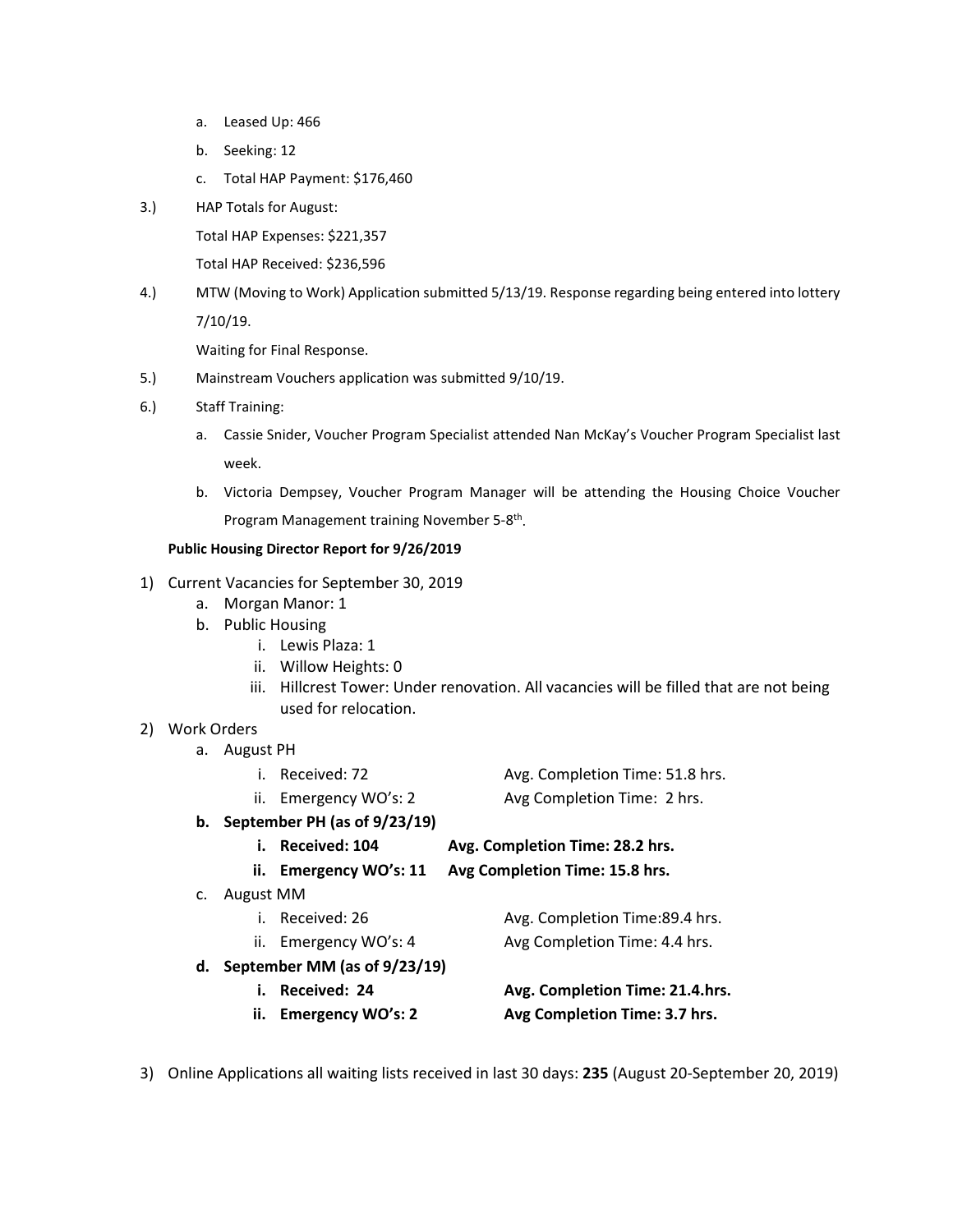4) Online rent payments in last 30 days: **53** Amount Collected in the last 30 days: **\$14,195.00** (August 20-September 20, 2019)

Last month: \$ 12,594.00

- 5) Current waiting list:
	- a. Public Housing: 841
	- b. Hillcrest Towers: 167
	- c. Morgan Manor: 362
- 6) Tara West has taken the position of Resident Engagement Coordinator. She has really jumped in and hit the ground running. Joy Hunnicutt asked her to give us a rundown of her current and upcoming activities for the community center. Tara is working with current and new donation partners to expand donations with the vision of setting up daily donations to assist all our properties. She is working on offering Meals on Wheels and Commodities to our Lewis Plaza residents, to start, with the vision of expanding to all our of properties. She is also building an "event" calendar to fill the residents mind, body, and soul. This includes church offered on site, bible studies, yoga and meditation, art classes and displaying their art in our cases. Tara has started a volunteer program as well for the residents at Hillcrest Towers.
- 7) We are still preparing for our next REAC inspection for our Public Housing Properties. Maintenance has been working at Willow Heights the last month, going through each unit to identify and correct all deficiencies. We have hired contractors to work on brick repairs that are needed at both Lewis Plaza and Willow Heights. They are both finished now. We intend to be better prepared for our REAC inspection this year than we were last. We will not get more than a 14-day notice. We expected to receive notice this month but have not yet.
- 8) Kevin Nail, Maintenance Foreman, and Joy Hunnicutt, Property Manager, attended a REAC training in North Little Rock on September 24-25. It was hosted by Affordable Housing Association of AR (AHAA) and AR NAHRO. The training was given by the U.S. Inspection Group, Inc. They covered all possible deficiencies, level of importance on deficiencies, and the recent updates and upcoming changes for REAC. This training will help us be better prepared in assessing units and sites and understanding what measures need to be taken in order to stay in compliance with HUD standards.

Commissioner Terry "Our housing Future: A call to action for NWA". A discussion of the 2018 report was discussed. the Commission met in 2018. Asked to Change last paragraph reinforced advocacy for more housing, how can we be of assistance, city council and community engaged with FHA. Our community did it, proud of Fayetteville. Has been stigmatized due to lack of preventative maintenance. Commissioner Terry made formal request to change the statement.

Future Meetings: October 24 - Elect Officers

November 21st, December 19th Vote to change the next quarters' meetings. Commissioner Terry moved, Commissioner Breashears second, all voted yes.

Executive Session: Discussion of Performance Objectives for Executive Director – tabled until full board is in attendance.